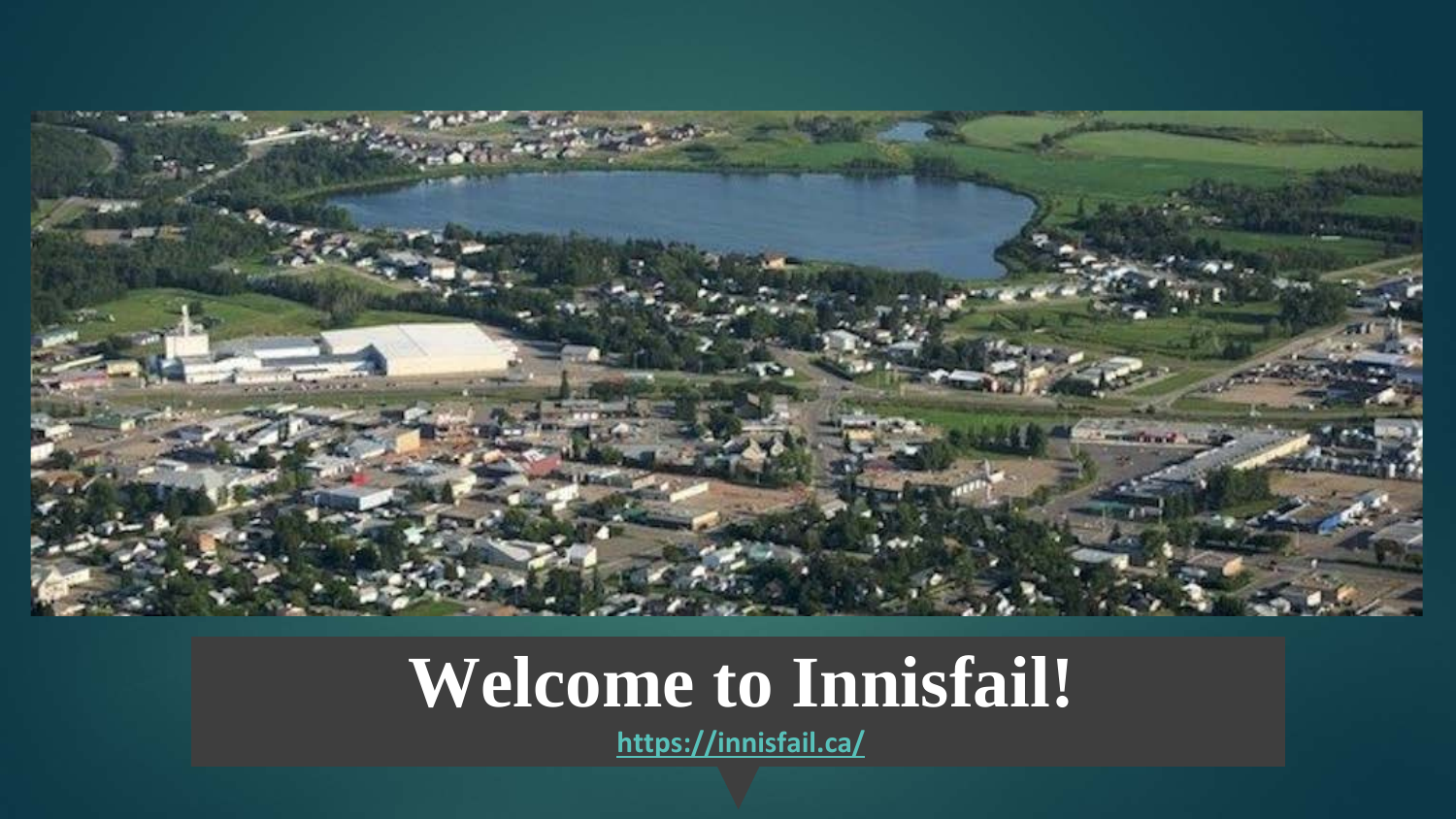



### **Location**

 $\triangleright$  184 km (2 hrs) from Edmonton  $\geq 120$  km (1 % hrs) from Calgary  $\geq$  34 km (24 mins) from Red Deer

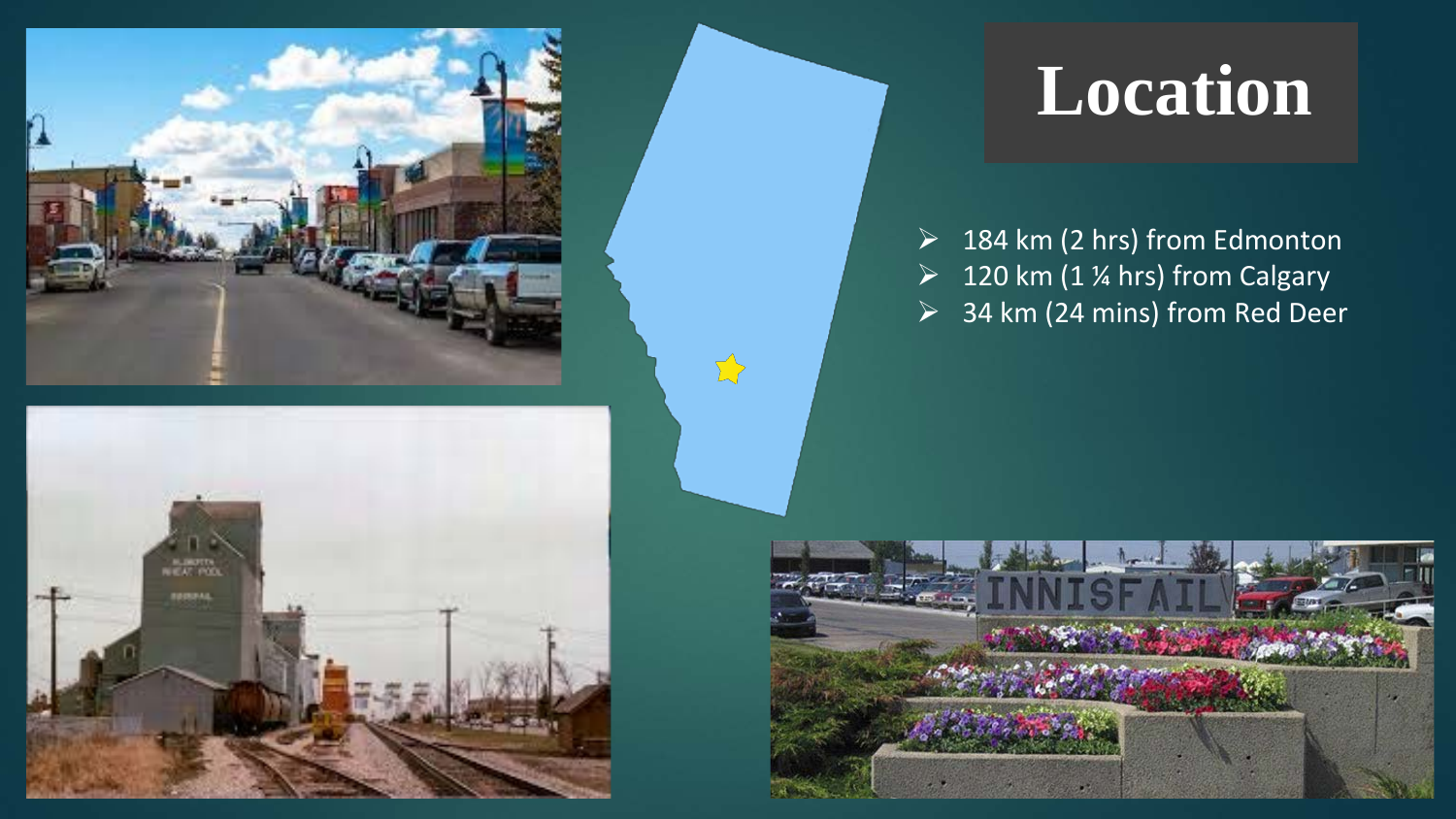

#### **Town of Innisfail**

- $\triangleright$  Population: 7,847
- $\triangleright$  Median age: 43
- $\geq 20.7\%$  of population 65+
- $\triangleright$  Economic Base:
	- o Agriculture
- $\triangleright$  Renown for its peaceful scenery & mature poplar trees (town was originally referred to as Poplar Grove) with a view to the majestic Rocky Mountains
- $\triangleright$  Located 21 km east of Gleniffer Lake Recreation Area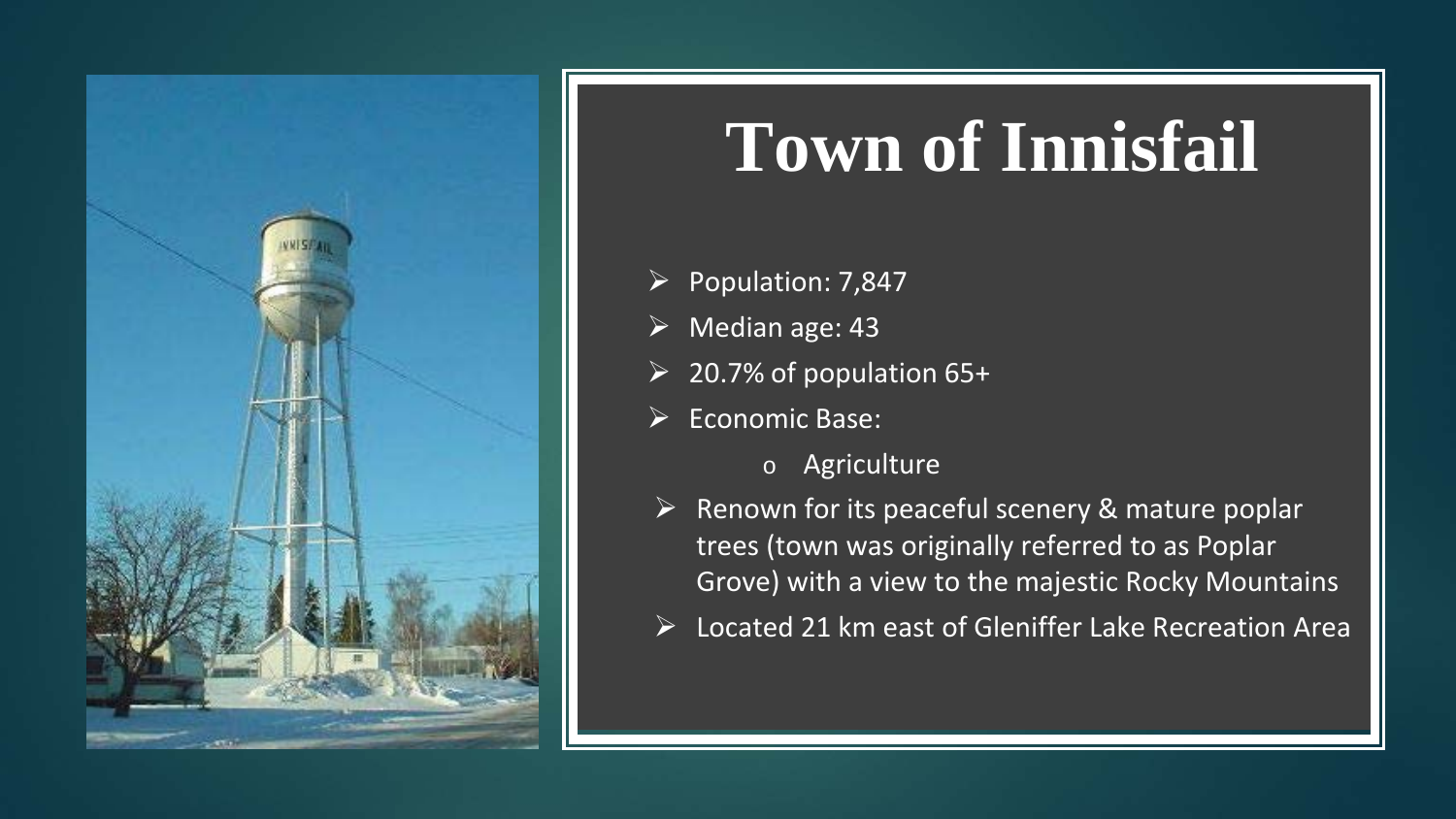#### **Red Deer County**



- $\triangleright$  Population: 19,541
- $\triangleright$  Median age: 43
- $\geq 14.1\%$  of population 65+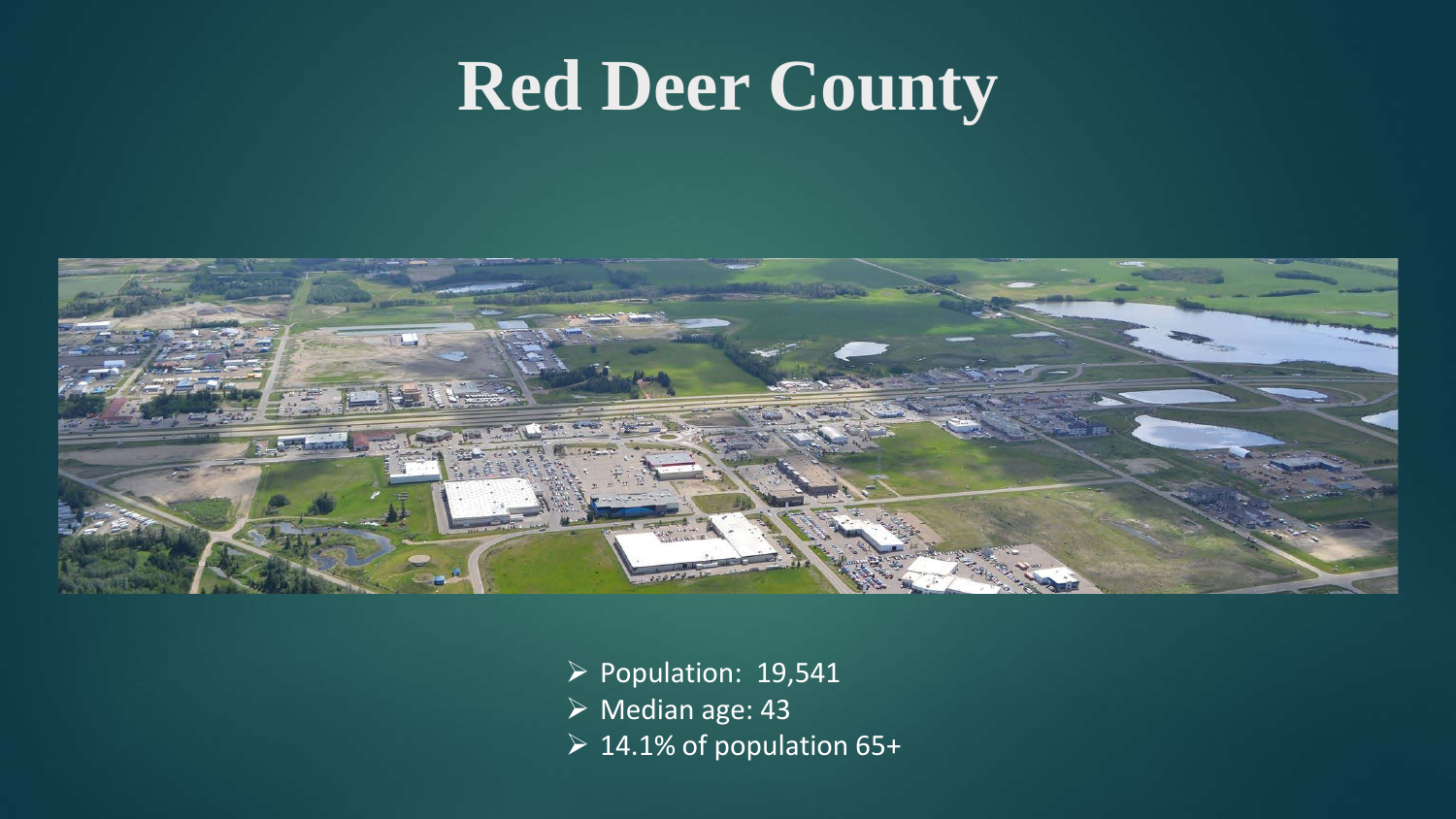





- $\triangleright$  Innisfail Aquatic Centre
- $\triangleright$  Innisfail Twin Arena
- $\triangleright$  Indoor climbing wall
- $\triangleright$  Destiny Trail System (20 km trail network)
- $\triangleright$  Hazelwood, Napoleon and Dodds Lakes within town limits for swimming and boating
- $\triangleright$  Innisfail Professional Rodeo
- $\triangleright$  Centennial Park
- $\triangleright$  Golf and Country Clubs
- $\triangleright$  Dino Centre Inc.
- $\triangleright$  Discovery Wildlife Park
- $\triangleright$  Century Theatre

# **Recreation**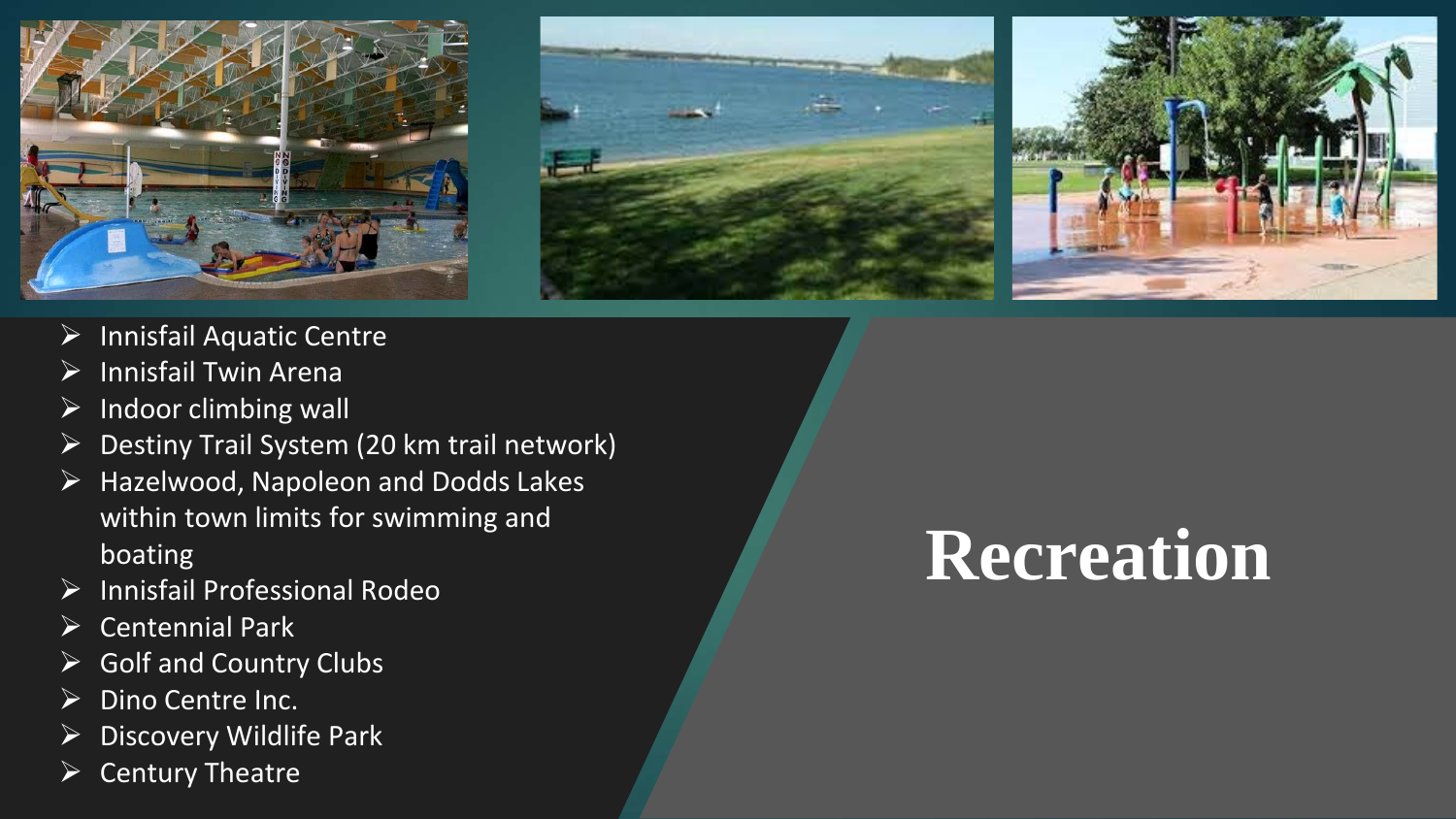## **Innisfail Health Centre**

5023 42 St Innisfail, AB T4G 1A9 (403) 227-7800

- $\triangleright$  24-hour Active Emergency
- $\triangleright$  24 Active treatment beds
- $\geq$  24 Auxiliary beds
- $\geq$  150 Long term care beds in community
- $\triangleright$  Laboratory
- $\triangleright$  AADAC
- $\triangleright$  Community health services
- $\triangleright$  Family counselling
- $\triangleright$  Mental health services
- $\triangleright$  Social services
- $\triangleright$  Home care